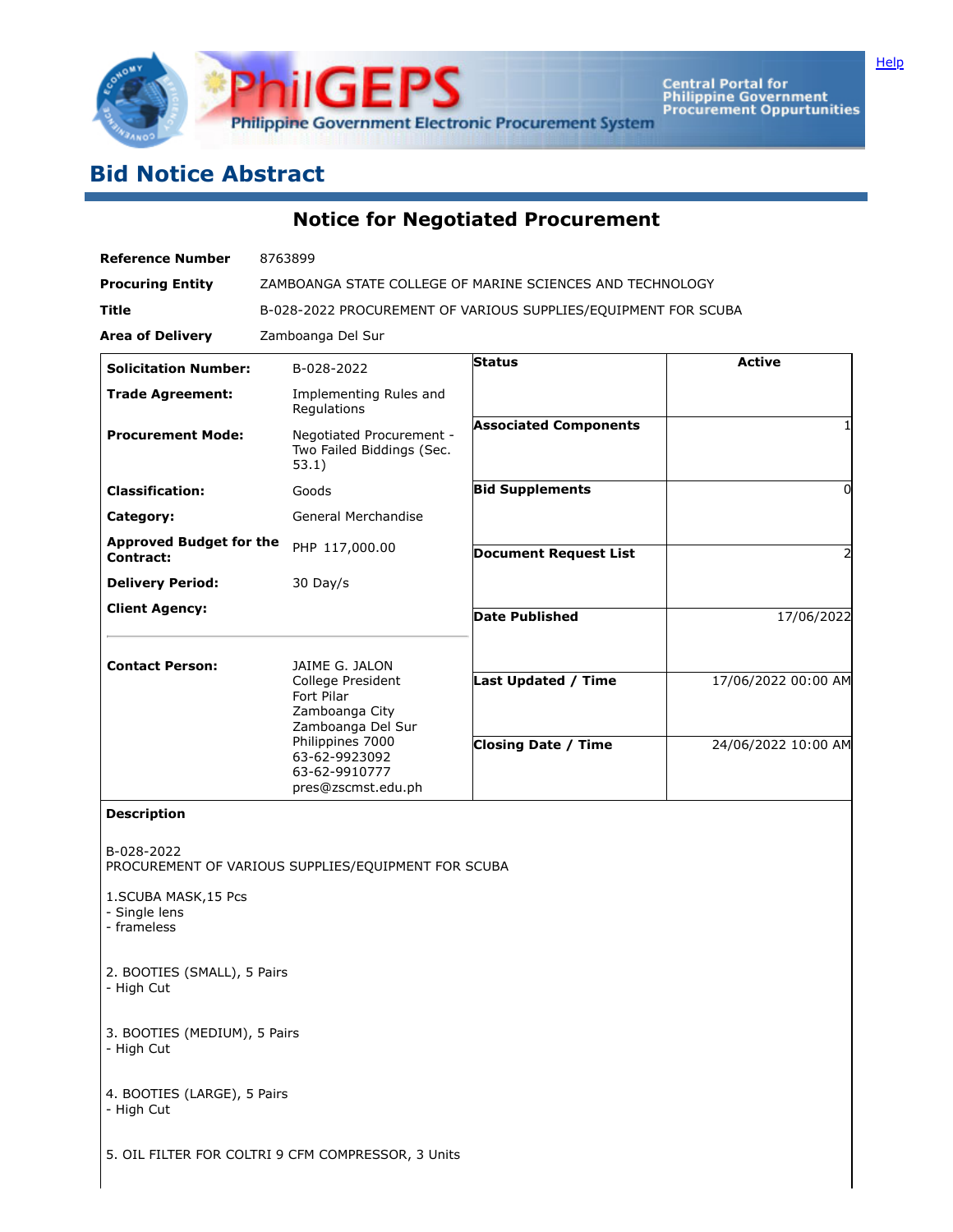TERMS AND CONDITIONS:

1. All entries must be legibly filled out.

- 2. Delivery period shall be thirty (30) calendar days upon receipt of notice to proceed.
- 3. One (1) year warranty.
- 4. Price validity shall be for a period of one hundred twenty (120) calendar days.

--------------------------------------------------------------------------------------------------------------------

We would like to invite you to submit your best quotation for the above-mentioned project. The bid process is to be done through NEGOTIATED PROCUREMENT (TWO-FAILED BIDDING)

Below are the schedules. Attached also are details of the project as posted and a quotation form:

Pre-Bid Conference

Date: June 21, 2022 Time: 2:00 P.M. Address: ZSCMST, BAC Office G/F, Supply Building, Fort Pilar, Zamboanga City

Googlemeet Link: https://meet.google.com/mus-qhqt-gsz

Deadline for Submission of Quotation

Date: June 24, 2022 Time: 9:30 A.M. Address: ZSCMST, BAC Office G/F, Supply Building, Fort Pilar, Zamboanga City

Googlemeet Link: https://meet.google.com/xkx-skyj-bpz

Approved Budget of the Contract: PHP 117,000.00

Note:

• Quotations submitted after deadline will not be accepted.

• Please attach and submit the necessary Documentary Requirements (Valid PhilGEPS Platinum Certificate or

registration number), and place in a properly labeled and sealed envelope.

• For electronic submission of quotation, please refer to the attached Guidelines.

Should you have further queries, please feel free to contact us through the BAC Secretariat at 993-2615.

## **Pre-bid Conference Date Time Venue** 21/06/2022 2:00:00 PM Zamboanga State College of Marine Sciences and Technology, BAC Office, Fort Pilar, Zamboanga City, 7000 Google meet link: https://meet.google.com/mus-qhqt-gsz **Other Information** PR NUMBER: 22-02-009 FUND SOURCE: IGP-FOOD PURPOSE: FOR INCOME GENERATING PROJECT, EQUIPMENTS FOR SCUBA CENTER UNDER CORPORATE AFFAIRS OFFICE.